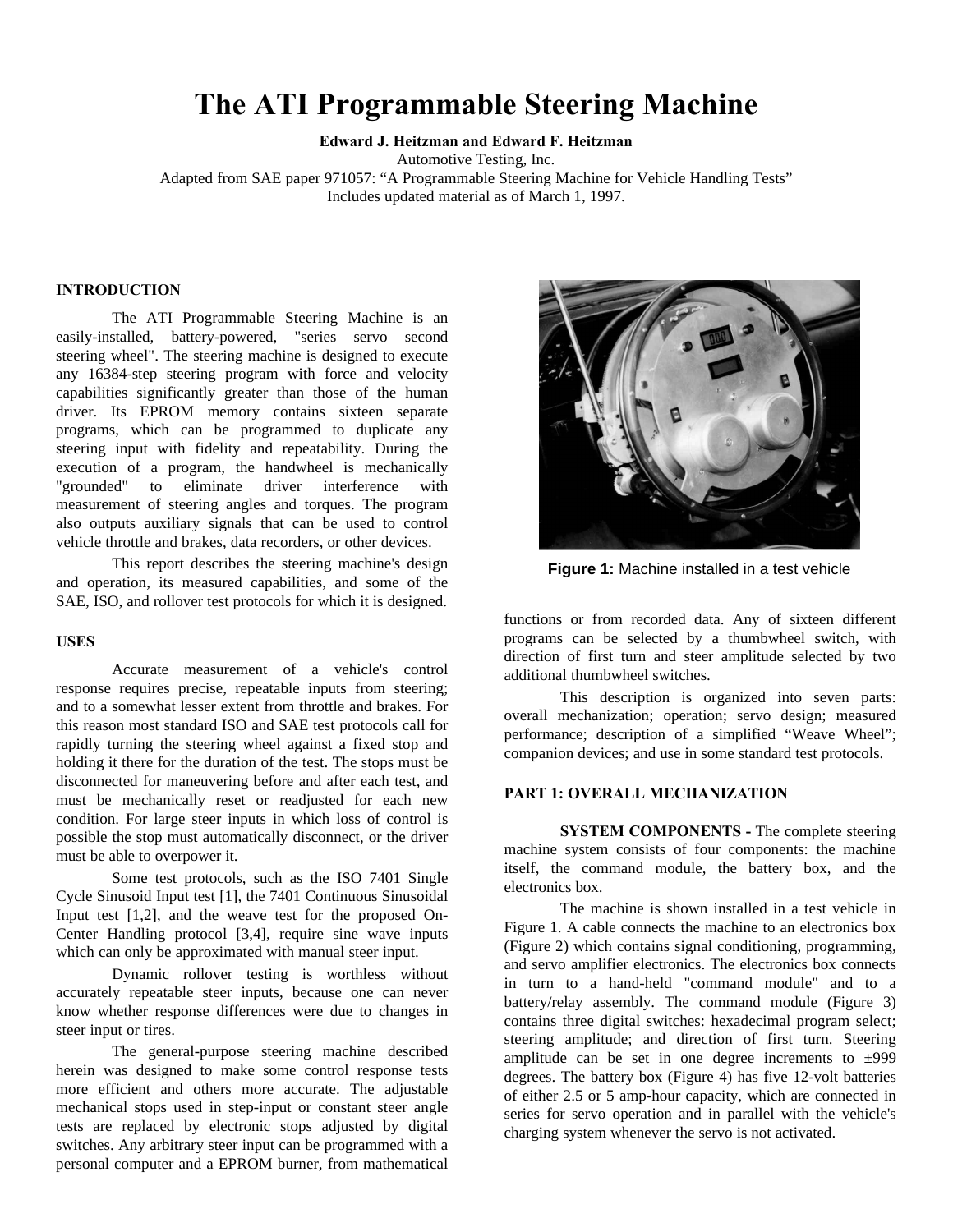

**Figure 2:** Electronics box

Servo feedback from the driven plate is from a motor-mounted shaft encoder. A second shaft encoder measures the angle between the output plate and the grounding plate; i.e., the vehicle steering wheel angle.

**MECHANICAL CONFIGURATION** - The steering machine consists of four concentric disks or plates: the handwheel disk; the motor assembly "sandwich" plate; the grounding disk (inside the sandwich); and the driven plate. The assembly is fastened to the vehicle steering wheel by synchronous "skate key" clamps, and the grounding disk is attached to the vehicle windshield by adjustable struts fitted with suction cups.

The handwheel assembly contains two on/off paddle switches which enable/disable the ENERGIZE function and the GROUND function. The right-hand ENERGIZE pushbutton switch activates the servo amplifier and, after a self-check, releases the fail-safe brake and enables the lefthand PROGRAM pushbutton switch. This switch activates the grounding brakes and starts the program. The two panel meters are used to provide an unobstructed driver view of vehicle speed and either yaw rate or some other selected variable. The two "klutzlight" indicator lamps indicate the direction selected for the initial turn, to drivers with poor short-term memories.





**Figure 3:** Hand-held Command Module

The driver's handwheel disk mechanically attaches to the servomotor bodies, and electrically plugs into a mating connector on the motor assembly plate. The domelike aluminum shells cover the spring-applied, solenoid released failsafe brake and the motor position encoder.

Figure 5 shows the steering machine with the handwheel disk removed. The upper half of the motor assembly sandwich contains the two servomotors, two grounding brake solenoids (two sizes are being evaluated in the prototype machine), and an electronics card. The electronics card contains brake relays, a DC-DC converter to isolate signal power from 12 volt power, two brush pairs for topside slip rings, and a connector from the eight bottom side slip ring brushes.

Removal of the upper half of the motor assembly sandwich reveals the grounding disk/slip ring assembly (Figure 6). This disk is made up of two double-sided printed circuits bonded together and connected to a single 37-pin connector. After bonding, the rings are plated with additional copper to increase their thickness; then with a layer of nickel for toughness and a layer of hard gold for corrosion resistance. Each ring is proportioned to the current it must carry, except the inner rings. The inner rings carry 12 volt



**Figure 4:** Battery box **Figure 5:** Machine with handwheel disk removed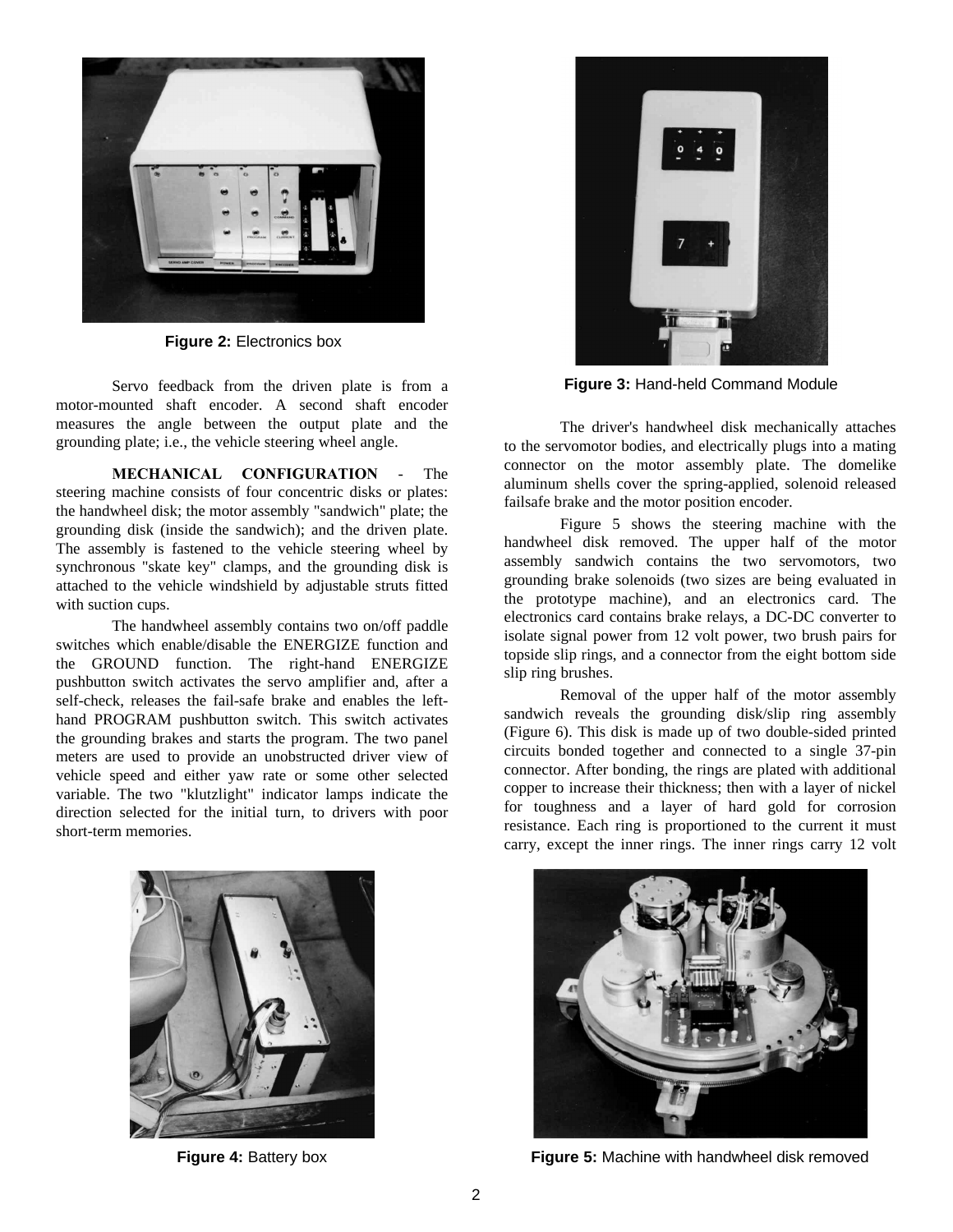

**Figure 6:** Grounding disk/slip ring assembly

ground and signal ground, and also serve as "rotors" for the grounding brake. The disk normally floats between a combination of teflon buttons pressed into the upper and lower motor plate halves and the spring-loaded brushes. When the grounding brake is applied it is squeezed between rubber shoes on the solenoid shafts and rubber crescents in the lower half of the motor plate sandwich.

The grounding disk is fitted with ears for the strut attachment to the vehicle windshield, and a steering wheel angle encoder which is driven by a gear on the driven plate. The gear mesh is spring-loaded to eliminate backlash, by attaching the encoder mounting bracket thru a beryllium leaf.

Figure 7 is a view looking down onto the driven plate attached to the internal gear, showing the removable 180 degree safety stop. The stop pin is a rubber cylinder mounted on a large-diameter screw installed thru the bottom of the driven disk.

Figure 8 shows the arrangement of the synchronous "skate key" clamps. Opposite screws have left-hand and righthand threads. Centering is automatic.

The window in the driven plate is for brush installation.

**MOTORS AND GEARING -** Two PMI "Servodisc" permanent-magnet motors are used with a single



**Figure 7:** Removable ±180 degree safety stop

stage gearpass in which the motor pinions drive an internal gear, in order to minimize the machine's length. The internal gear riding in the large-diameter bearing provides bending rigidity. The Kaydon "four-point contact, type X" bearing is designed to take axial, radial, and moment loads in any combination. Gears with 24 diametral pitch and 20 degree pressure angle were chosen for maximum tooth strength based on computations using the Lewis Formula. The pinions have 12 teeth, and the internal gear has 166 teeth, for a ratio of 13.83-1.

The present motors are 61 mm long and each has a mass of 2.41 kg. A recently-introduced PMI motor using rareearth magnets will eventually replace the present motors, to save 1.6 kg and 38 mm in length.

**BATTERIES** - Figure 9 shows the battery box with its top and side covers removed. The batteries are of the sealed lead-acid type, for high charge/discharge capability and compatibility with the vehicle's charging system. Batteries of 2.5 amp-hour capacity so far appear to be optimum for the intended use: however, the prototype's battery box was designed to accommodate either 2.5 or the 5 amp-hour batteries shown in Figure 9 as an interim measure.



**Figure 8:** "Skate key" synchronous clamp assembly

The batteries are normally in parallel with the



**Figure 9:** Interior of battery box with 5 amp-hour batteries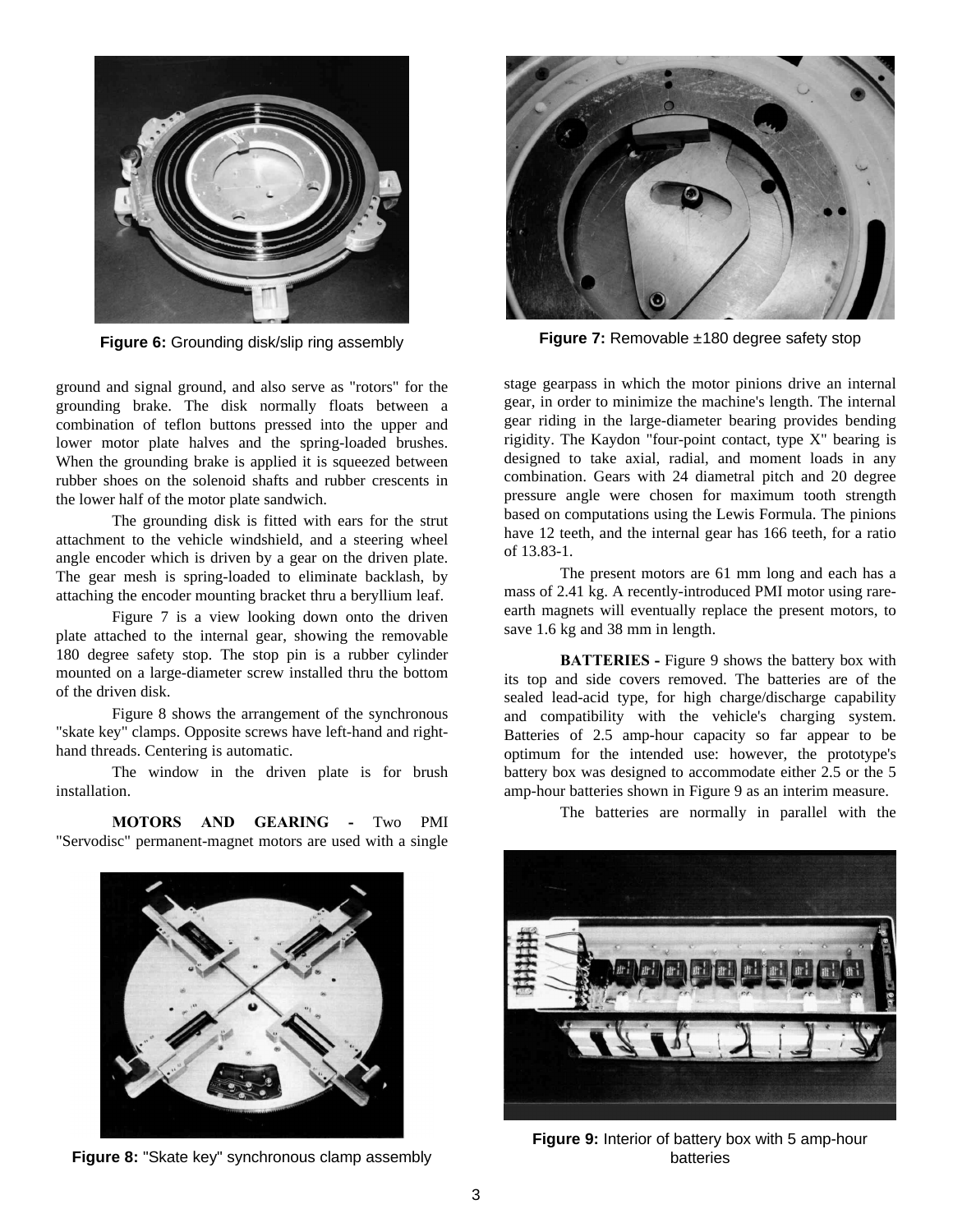vehicle batteries, and are switched into series when the servo amplifier is activated. The motors require 32 volts for back EMF at full speed, and 21 volts for 50 amps across their combined 0.42 ohm terminal resistance. The power amplifier requires 3 volts of overhead at 50 amps. Maximum torque and maximum speed seldom occur simultaneously: however, in series configuration either set of batteries can provide at least 55 volts at 50 amps for short periods, as might be required for fast ramps and maximum steer angle at 5 Hz.

Eleven automotive-type single-pole double-throw relays are used. Ten relays switch the five batteries and the eleventh switches the other ten. The relays are rated for a 75 volt maximum switching voltage and a current capacity of 60 amps at 14 volts. Except for the "dead man" function when the ENERGIZE switch is released in the middle of a run, relay switching always occurs at no load. The actual voltage switched by each relay is that of one battery.

The failure of each relay to energize or de-energize has been analyzed. It is theoretically possible to get reduced voltage on the high-voltage line, and high voltage or reversed voltage on the 12 volt line. The first possibility causes no problem. Protection from the second and third is provided by a clamp diode and an overvoltage protection circuit. These clamp the 12 volt line to ground, which blows the fuses and puts the system into manual control.

**POWER AMPLIFIER -** The pulsewidth modulated power amplifier is an Advanced Motion Controls Model 50A8. It is designed for supply voltages between 20 and 80 volts. Its internally-limited peak current capacity is 50 amps, reducing to 25 amps continuous current capacity after 2 seconds at 50 amps. Inputs are provided to select current or voltage feedback mode, and to reduce peak current and continuous current capacities. These inputs are utilized by the Program module to set the amplifier characteristics for a given test, or to modify those characteristics during a test by Program Flags. The amplifier is self-protected against shortcircuit, overvoltage, and overheating. The unit is usually operated in current mode, in which motor current is proportional to servo error regardless of motor speed.

**PROGRAM CIRCUITRY -** A crystal oscillator provides the basic 32 kHz clock frequency, which is divided down to form the EPROM address clock frequencies of 2048, 1024, 512, and 256 Hz. The address clock frequency used is selected by two EPROM output lines, and can be changed "on the fly" during a program.

The EPROM has a 18-bit address input. The lower 14 bits are controlled by a counter driven by the address clock, and the upper four bits by the PROGRAM SELECT function of the Control Module. Thus, sixteen separate programs are available, each having 16384 steps at rates of 2048 down to 256 steps per second, in program lengths from 8 seconds to 64 seconds.

The EPROM output has sixteen bits. The lower 12 bits are used in a D/A converter to generate an analog control command signal. The first two upper bits are used to select the address clock frequency. The third is used to inhibit the program counter at any desired point so that it will not begin

to repeat if the driver fails to release the PROGRAM switch. The fourth Flag is used to control the power amplifier.

The lower twelve EPROM data bits are fed to a multiplying D/A converter. Here the digital EPROM signal is multiplied by the amplitude/sign signal from the control module. Scaling is  $\pm 9.99$  volts at  $\pm 999$  degrees from the Control Module, so an "ALL-ONES" EPROM signal commands a negative 180 degrees steer signal if the Control Module is set at -180.

A second EPROM is included on the Program Module to provide external control signals. It has the same 18-bit address, and an 8-bit output which is buffered and brought out to the front panel as external Flag signals, for turning recording instruments on or uncaging gyros, or operating throttle or brake servos. The external Flags may be programmed as individual ON/OFF signals, as duty-cycle modulated analog signals, or in multibit words.

An alternative program module is available for oncenter steer testing, in which the steer is slowly swept through an angle of about  $\pm 30$  degrees, and the driver might want to remain within lane boundaries. An oscillator feeds an up/down counter, which is connected directly to the multiplying D/A converter to generate a precisely linear ramp position command signal. The ENERGIZE switch energizes the system, releases the failsafe brake, presets the up/down counter, enables the program, and applies the grounding brake. Each momentary application of the PROGRAM switch changes the state of a flip-flop which reverses the count direction, and therefore the direction of the constant steer angle rate. The system provides a linear sweep through center without driver input, but the driver can limit the amplitude of each sweep segment to control the general path of travel. Steer continues until the driver releases the ENERGIZE switch and the system reverts to manual control.

**FEEDBACK CIRCUITRY -** The 200-count motor encoder is fed thru a 4X quadrature counter and a 16-bit D/A converter to provide a resolution of 0.03 degrees. This voltage is summed with the PROGRAM COMMAND signal to form the servo error voltage. This signal is lead/lag equalized before being sent to the power amplifier.

**TORQUE DATA SIGNAL -** The current in a permanent-magnet motor is an accurate measure of motor output torque. However, the friction torque from motor brushes, bearing seals, and gear meshes, amounting to about 2 percent of full-scale, creates hysteresis in any attempt to measure torque by measuring motor current. In theory, a signal equal to the total friction torque can be subtracted out from the current signal, leaving only the load torque signal. As a practical matter, variations in friction torque from sources such as geartrain runout still contaminate the measurement, and the method only works if these variations are minimal.

A precision 0.05 ohm resistor is placed in series with the motor leads. The voltage drop across this resistor is a reliable measure of motor current. This voltage is amplified in an isolation amplifier, corrected for motor friction, and made available to the data system. The circuit is located on the Motor Encoder card.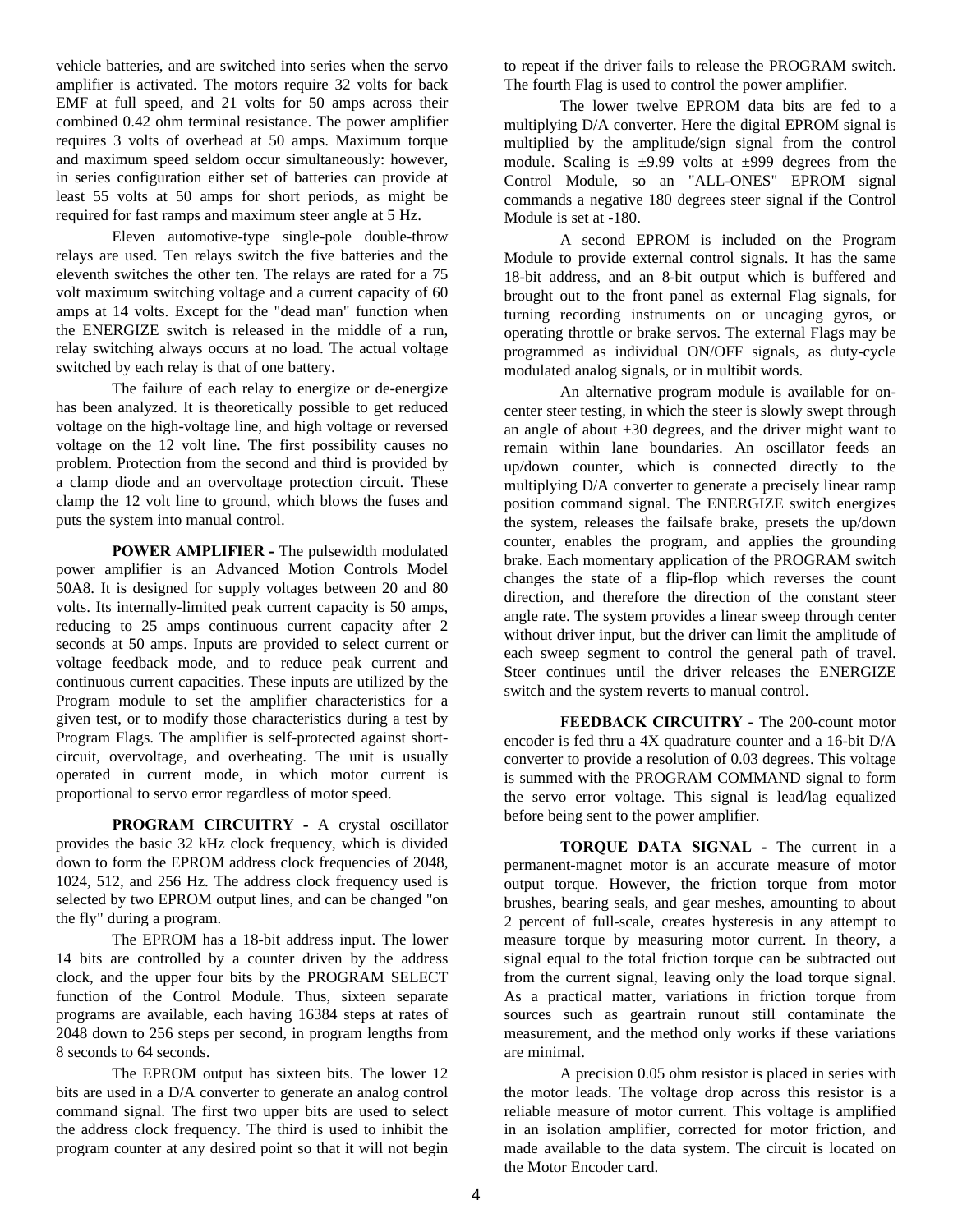To correct for friction the output of a motor direction flip-flop is conditioned, gain-controlled, and subtracted from the torque signal out of the current isolation amplifier. With the motor running slowly and freely, the "friction signal" is adjusted to produce a zero torque signal output. The efficacy of this correction is discussed in the performance measurement section of this paper.

## **PART 2: OPERATION**

## **INITIALIZING PROCEDURE AFTER INSTALLATION IN VEHICLE -**

1. With the vehicle stopped, depress the Motor Encoder RESET switch. This will eliminate any "surprise" servo error when the system is first engaged.

2. With the vehicle still stopped, depress the ENERGIZE switch. This will put the vehicle under "series servo" control. The vehicle steering wheel/machine handwheel angular relationship will be whatever existed when the motor encoder RESET switch was depressed.

3. With the vehicle still stopped and the ENERGIZE switch depressed, again depress the Motor Encoder RESET switch, and hold it while the second wheel is rotated to line it up with the first wheel. As long as the RESET switch remains depressed, and with zero program command signal (because the PROGRAM switch is not depressed), the servo error remains zero and there is no steering servo motor torque.

4. With the vehicle traveling in a straight line, the steering wheel angle encoder must be reset in the data acquisition system.

## **TESTING PROCEDURE** -

1. The driver selects the steering program, the steer amplitude, and the direction of the initial turn using the hand-held command module. The ENERGIZE switch is depressed, to power the system. The failsafe brake is released, but since in the absence of a program there is a zero angle command and the torque gradient is high, normal driving is possible.

2. Upon reaching the test location and speed the PROGRAM switch is depressed to initiate the program. If the grounding paddle switch is set ON, depressing the PROGRAM switch will ground the handwheel.

Upon completion of the program, the PROGRAM switch is released, centering the front wheels; and then the ENERGIZE switch is released to restore the system to completely manual control and recharge the batteries.

#### **"DEAD MAN" SWITCHING** -

1. Releasing the ENERGIZE switch at any time unlocks the ground brakes, locks the motor shaft, and shuts off the servo amplifier. The system is then on manual control at whatever steer angle that was in effect at the time of disengagement. The angular relationship between the vehicle steering wheel and the machine handwheel should remain OK, because of the very rapid engagement of the Failsafe motor brake. The relationship between the vehicle steering wheel and ground is unaffected.

2. Releasing the PROGRAM switch alone unlocks the ground brakes and resets the program to zero. The vehicle steering wheel will immediately attempt to center with respect to the machine handwheel, with the driver supplying reaction torque as ground.

**180 DEGREE LIMIT STOP -** A stop mechanism to limit motion at 180 degrees is provided as shown in Figure 7. In case of a "hard-over" failure the driver can be expected to involuntarily release the PROGRAM switch, the ENERGIZE switch, or most likely both. This will put him back on fully manual control. The limit stop is meant to prevent steering excursions beyond the driver's recovery ability from occurring within his reaction time. Preliminary machine testing showed that when, with an open-loop step command at 100 km/h the steering went to 630 degrees in under 0.4 seconds; the driver hadn't a prayer of catching it.

The ±180 degree limit was chosen because one of the "rollover immunity tests" in the RSV safety car programs called for a J-turn in which 180 degrees steer is applied at a rate of 500 degrees per second. It is felt that since a driver can input about 120 degrees without taking his hands off the wheel, and 120 degrees with each additional "pull", this represents a reasonable limit.

**VEHICLES WITH AIRBAGS -** Tests on a 1996 Volvo showed that when an airbag goes off, it can blow the combination of vehicle steering wheel and steering machine completely off the wheel hub, and almost into the rear seats. Before the steering machine is installed, any steering wheel airbags MUST be COMPLETELY DISABLED or REMOVED.

## **PART 3: SERVO DESIGN**

**INERTIAL LOAD - The inertial load consists of** the motor armature; the internal gear, driven plate, and skate key; the steering wheel and column; and the steering gear, linkage, and front wheels. These are all referred to the driven plate by the square of their respective gear ratios, as listed in Table 1. The total of 126  $\text{g}\cdot\text{m}^2$  is about half motor assembly and half vehicle steering. The steering gear, linkage, and front wheels represent only 5 percent of the vehicle's inertial load. In the motor assembly, the driven disk and skate key assembly make up 60 percent of the total rotating inertia, and so are prime candidates for weight reduction.

If testing is performed with the steering wheel/airbag removed for safety and replaced by a simple hub, the skate key is not needed and the total inertial load is reduced to about 55  $\text{g} \cdot \text{m}^2$ .

**MOTOR TORQUE REQUIREMENTS -** A steering wheel torque of 30 N·m is normally considered to be a maximum for measurement of vehicle control response [1]. However, because of the rotating inertia added by the motor assembly the motor torque requirements are considerably higher. The highest torque requirement occurs in frequency response testing, as shown in Figure 10. Inspection of previous testing with manual inputs indicated that an amplitude of  $\pm 30$  degrees out to 3 Hz has generally been used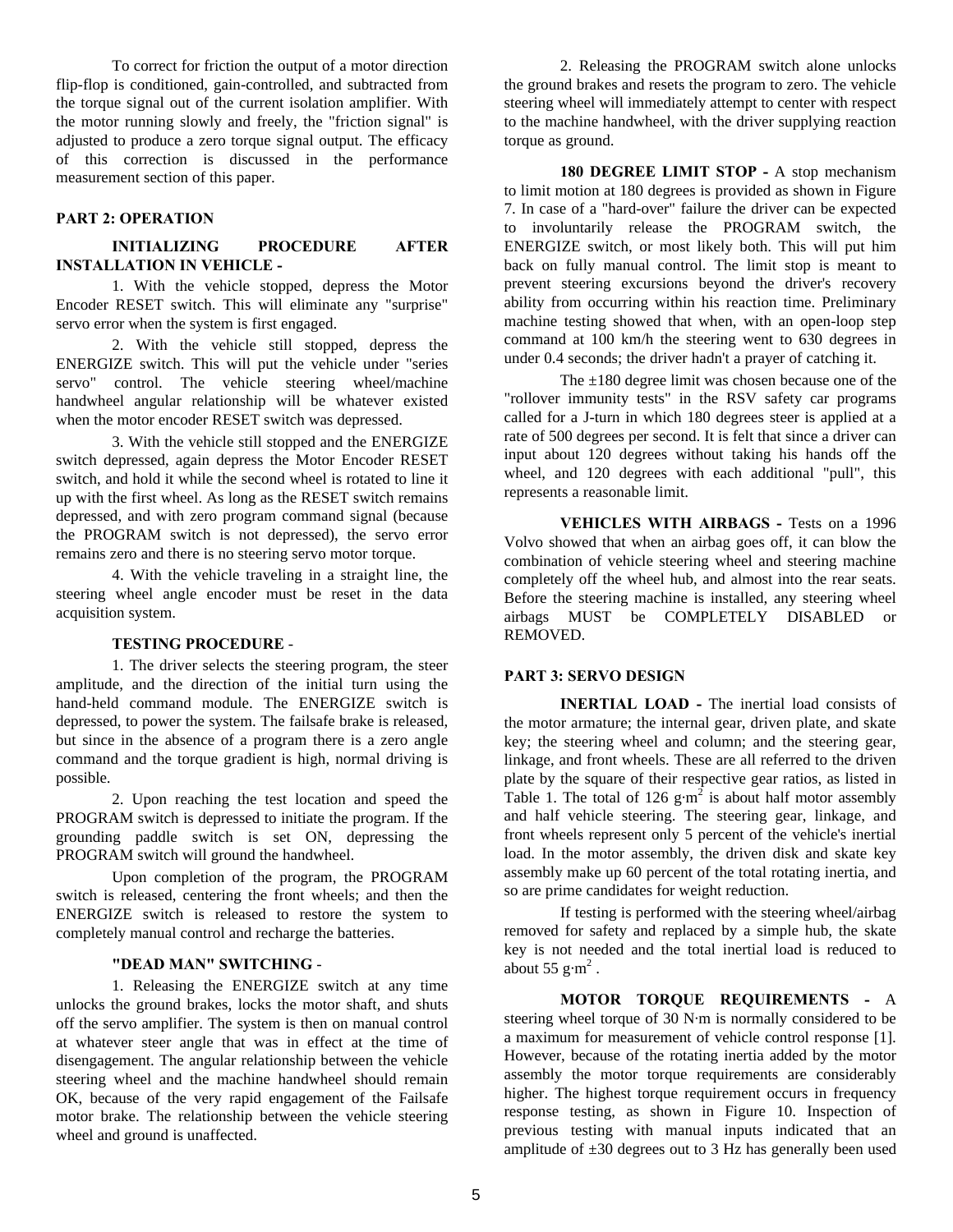| <b>TABLE 1</b><br><b>LOAD INERTIAS</b>                          |      |         |       |           |  |
|-----------------------------------------------------------------|------|---------|-------|-----------|--|
| Item                                                            | Mass | Inertia | Ratio | Reflected |  |
|                                                                 | Кg   | $g-m^2$ |       | Inertia   |  |
| <b>PASSENGER CARS WITH</b>                                      |      |         |       |           |  |
| STEERING WHEEL AIR BAGS                                         |      |         |       |           |  |
| Average steering wheel*                                         | 4.1  | 53      | 1     | 53        |  |
| 2 front wheels                                                  |      | 2000    | 17    | 6.9       |  |
| 2 tie rods                                                      | 1.6  | 25      | 17    | 0.1       |  |
| Rack                                                            | 2.0  | 30      | 17    | 0.1       |  |
| Total vehicle with average steering wheel                       |      |         |       | 60.1      |  |
|                                                                 |      |         |       |           |  |
| <b>STEERING MACHINE</b>                                         |      |         |       |           |  |
| 2 motors                                                        |      | 0.08    | 13.83 | 15.3      |  |
| Internal gear                                                   |      | 9.6     | 1.0   | 9.6       |  |
| Driven disk                                                     | 2.6  | 24.2    | 1.0   | 24.2      |  |
| Skate key                                                       | 0.9  | 17.7    | 1.0   | 17.7      |  |
| <b>Total Steering machine</b>                                   |      |         | 66    |           |  |
|                                                                 |      |         |       |           |  |
| * Approximate mass variation between vehicles is 3.6 to 4.6 kg; |      |         |       |           |  |
| Inertia variation is 40 to 66 g-m <sup>2</sup> [9]              |      |         |       |           |  |

in our frequency response testing. To maintain this amplitude to 4.5 Hz requires 50 N·m torque, which has therefore been chosen as a capability level. Torque required increases with the first power of amplitude and with frequency squared, so halving inertia will double amplitude capability at a given frequency or increase frequency capability at a given amplitude by 40 percent if the velocity limit is not exceeded.

**MOTOR SPEED REQUIREMENTS -** Data from manual-input tests indicates that drivers can input a maximum of 600 degrees per second when turning to a



**Figure 10:** Torque required in frequency response testing

specified angle (e.g., 120 degrees); but they can turn at 1100 degrees per second if they don't have to stop. The difference lies in the need to accelerate and decelerate the handwheel, as opposed to only accelerating it.

In testing protocols, ISO 7401 [1] calls for steer input ramp rates of 200 to 500 degrees per second; and in the international Research Safety Vehicle programs the U.S.ESV and VDA-ESP specifications called for a "rollover test" J-turn with 180 degrees applied at 500 degrees per second [10].

Sinusoidal inputs again impose more severe requirements. At  $\pm 60$  degrees, 3.5 Hz requires a steering wheel rate of 1318 degrees per second.

To adequately cover all of these requirements, a maximum steering rate of 1800 degrees per second was chosen.

## **MOTOR RATINGS AND CURRENT LEVELS -**

Each of the two PMI U9M4H motors has a "momentary" current limit of 79 amps, producing a 2-motor torque of 147 N·m at the driven plate. This is described in the motor manufacturer's data sheet as "the least of the demagnetization limit, the structural limit, and the thermal limit, calculated for maximum pulse duration of 50 milliseconds and 1 percent duty cycle". The current of 79 amps thru the armature resistance of 0.66 ohms produces 4120 watts for 0.05 seconds, or 206 watt-seconds.

For continuous duty at 3000 rpm each motor is rated at 8 amps/0.5 N·m, for a total of 13.8 N·m at the driven plate with 16 amps applied. This rating is based on long-term dissipation of armature heat thru the case to ambient air at 50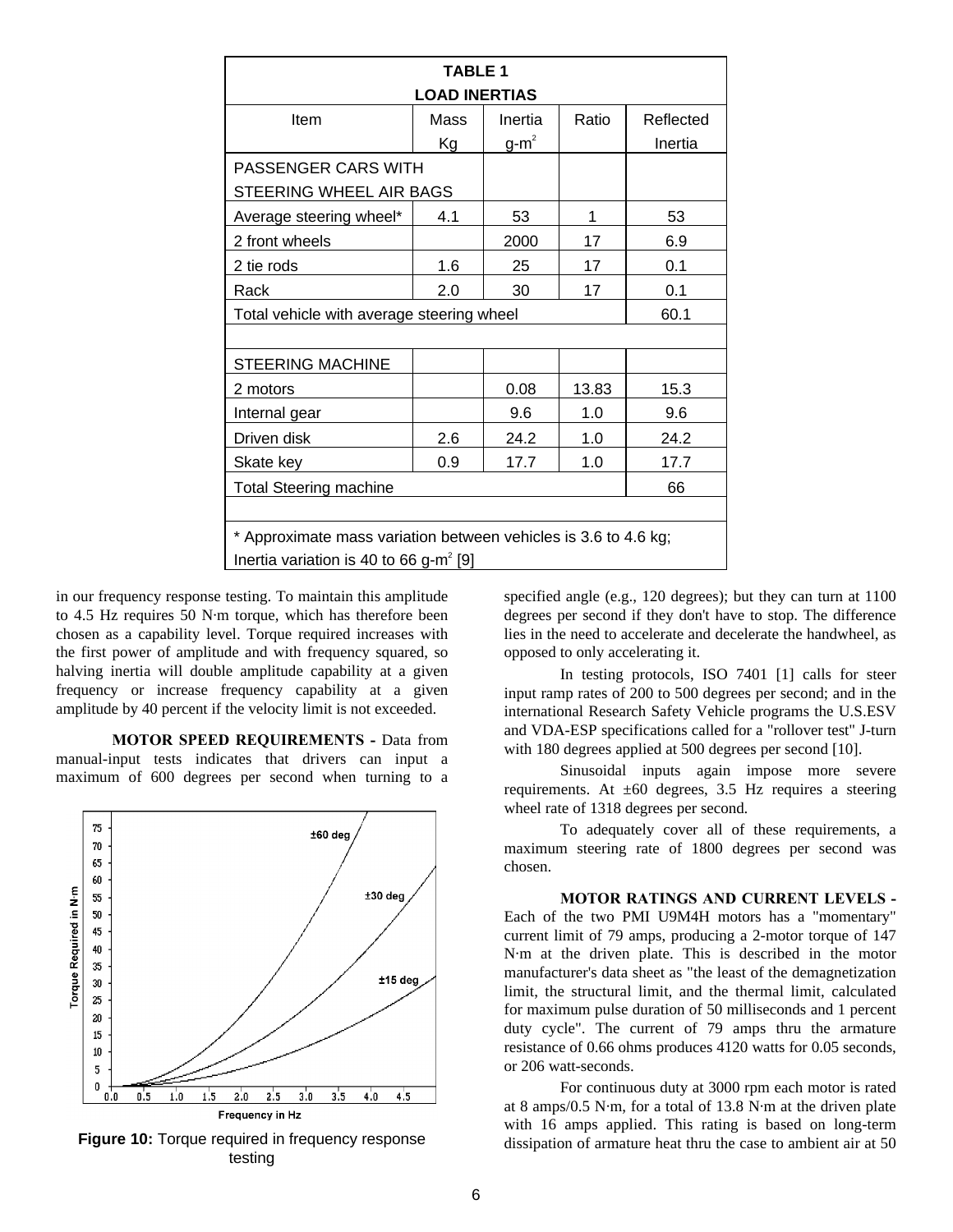watts. For varying conditions the 8 amp rating is the rms (i.e., the root-mean-square "heating" value) current level.

For sinusoidal motion, the peak current required is 40 percent higher than the rms level; so for a continuous sinusoidal steer a peak torque of 20 N·m with 23 amps is permissible. Higher sinusoidal currents can be applied for only short periods because of the limited heat-sink capabilities of the motor armatures.

For servo work in general, high current levels are required only during fast steering wheel motion, such as steering ramps. Figure 11 shows the motor current measured during a 180 degree, 0.1 second ramp. The peak current of 50 amps exists for only 0.2 seconds for each ramp. The rms heating value for each transition is approximately 85 wattseconds in each motor, which is less than half of the "momentary" rating described above. With a 2 second delay before the second transition, the duty cycle is 10 percent, and the average heat input per motor is 43 watts. The discrete steer inputs used in vehicle dynamics testing therefore should not exceed the motor ratings.

**POWER AMPLIFIER - The power amplifier is** designed to deliver maximum current for two seconds, after which the current decreases to a continuous level at one-half the maximum. Maximum and continuous current levels can be adjusted downward together, and the continuous level can be further reduced alone.

A relay driven by a Program Flag is used to switch between HIGH or LOW range depending on the program's requirements. In HIGH range the maximum current is always 50 amps and continuous current is set at 20 amps. In LOW range the peak current is adjusted to 30 amps and the continuous level is set at 15 amps. The corresponding steering torques are 50/20 N·m in HIGH range and 30/15 N·m in LOW range.



ramps

The decay time depends on the rms value of the current delivered during the peak period, so for variable loads it is more than two seconds. The reduction in peak current between HIGH and LOW ranges is adjusted by a potentiometer on the Programmer PC board, and the continuous levels are set by individual resistors.

The maximum/continuous control is a 12-turn linear potentiometer. To adjust the current level it is turned counterclockwise until audible "clicks" are heard; then it is turned clockwise at approximately 4 amps per turn until the desired level is reached. Alternatively, adjustment can be performed using the potentiometer control with a torque wrench on the handwheel. Resistors to set the continuous current as a percentage of the maximum are chosen using a chart supplied by the amplifier manufacturer. For calibration/test the current range can be forced either HIGH or LOW by jumpers on the PC board.

In an evaluation test one motor has been run at continuous stall for 5 minutes with 12 amps, with none of the "stink" which is characteristic of overheating and no after-test performance degradation. At disassembly the armature appeared normal. The current levels chosen are therefore considered to be conservative, and chosen with due respect to "Murphy's Laws".

Peak torque is generally required only for sinusoidal inputs above 3 Hz. Programs for frequency response testing should alternate high and low frequencies to stay out of the current decay regime. For ramp and pulse inputs the response plots look the same in HIGH or LOW range, but in HIGH range the "electronic stops" sound and feel more rigid. While sinusoidal frequency response runs tend to involve 30 seconds of continuous steer with a segment at each of several frequencies, pulse and trapezoidal inputs tend to be of short duration, so the range used is optional. The default range for driving a vehicle with the servo energized and the Program OFF (i.e., zero command) is determined by the program output at zero address. Since 15 N·m is adequate for lowspeed driving without power steering, LOW range is preferable.

The amplifier can be operated in either a current or a voltage mode. The current mode results in the very high torque gradient desired for control response work; but it tends to result in a "stepper motor" characteristic feel. The voltage mode, in which the motor's back emf is a damping term, is much smoother, but yields a torque gradient of 4 N·m per degree. The voltage mode was used in "on-center steer" performance measurements because it was smoother.

**PROCEDURE FOR NULLING OUT FRICTION-** On the motor encoder PC board the current output signal is picked off, amplified, and used to drive a bicolor LED. The LED indicates the direction of sensed torque for all but extremely low current levels. With the output of the steer machine unattached and free to rotate, a slow triangular position command is used to cause slow constant motion in alternating directions, while the friction offset pot is adjusted to zero the torque signal, at which point **Figure 11:** Motor current during 180 deg, 0.1 sec steer the LED flickers between red and green or is extinguished.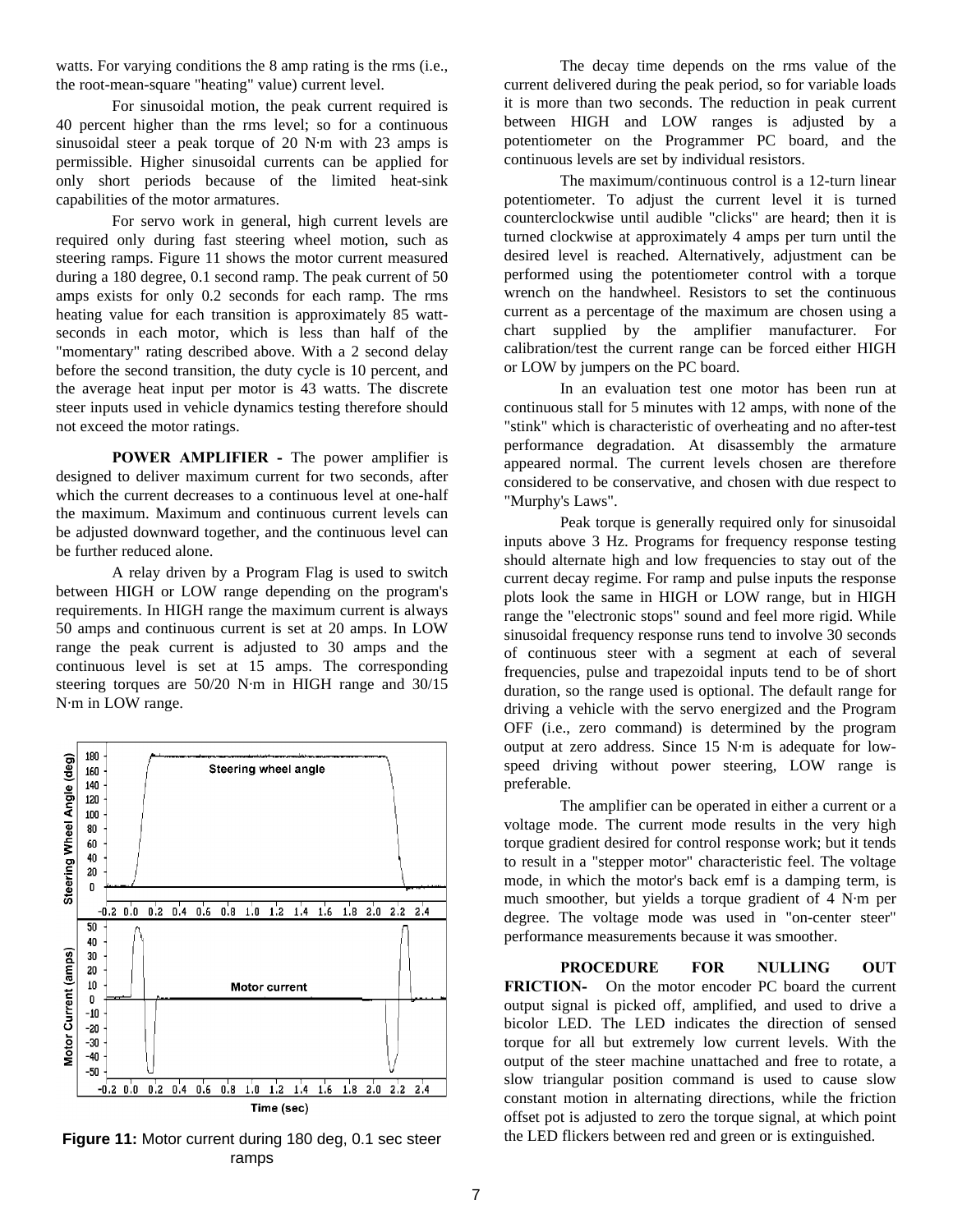

**Figure 12:** Test bench setup with barbell weight to simulate a vehicle steering system

## **PART 4: MEASURED PERFORMANCE IN BENCH TESTING**

For developmental testing a barbell weight having a computed inertia of 62  $g-m^2$  was used to simulate the total steering system of an "average" automobile with airbags. The test setup is shown in Figure 12. The machine specifications developed from the performance testing are summarized in Table 2.

The steering angle resolution is determined by that of the encoder (360 counts/revolution, multiplied by X1 or X4) and the gearing (440/44 gear teeth) between it and the driven plate. Resolution is  $\pm 0.025$  degrees at 4X and  $\pm 0.1$ degrees at 1X. The maximum steer angles using a 12-bit data acquisition system are  $\pm 50$  degrees at 4X and  $\pm 200$  degrees at 1X. For larger angles the cycle repeats so the data must be pieced together, or the wheel angle encoder must be replaced by one having fewer pulses per revolution.

In the current mode normally used the steering machine has no torque gradient as such. A fast integrator (1 millisecond time constant) in the forward servo loop provides full torque at one-bit position error. In the voltage mode the



**Figure 13:** Response to commanded ramps in pulse and trapezoidal steer

integrator lies within an inner loop, and so its effectiveness is suppressed: the torque gradient is then 4 N·m per degree.

Figure 13 shows the steering machine's performance for 180 degree pulse and trapezoidal steer command inputs, with ramps of 0.1, 0.2, and 0.4 seconds.

| <b>TABLE 2</b><br><b>PERFORMANCE SPECIFICATIONS</b> |                       |                             |  |  |  |
|-----------------------------------------------------|-----------------------|-----------------------------|--|--|--|
| Steering Angle resolution*                          | For $\pm 50$ degrees: | $±0.025$ degrees            |  |  |  |
|                                                     | Over ±50 degrees:     | $±0.10$ degrees             |  |  |  |
| <b>Torque Gradient</b>                              | Current mode:         | <b>Essentially infinite</b> |  |  |  |
|                                                     | Voltage mode:         | 4 N·m per degree            |  |  |  |
| <b>Torque Capability</b>                            | For 2 seconds:        | 50 N·m                      |  |  |  |
|                                                     | Continuous:           | 20 N·m                      |  |  |  |
| Maximum Ramp Rate                                   | 1800 degrees/sec      |                             |  |  |  |
| Bandwidth (3 db) **                                 | At $±60$ degrees:     | 4.2 Hz                      |  |  |  |
|                                                     | At $±30$ degrees:     | $6.0$ Hz                    |  |  |  |
| <b>Torque Measurement Accuracy</b>                  | $0.3$ N $\cdot$ m     |                             |  |  |  |
| * With a 12-bit data acquisition system             |                       |                             |  |  |  |
| ** With an "average" steering wheel                 |                       |                             |  |  |  |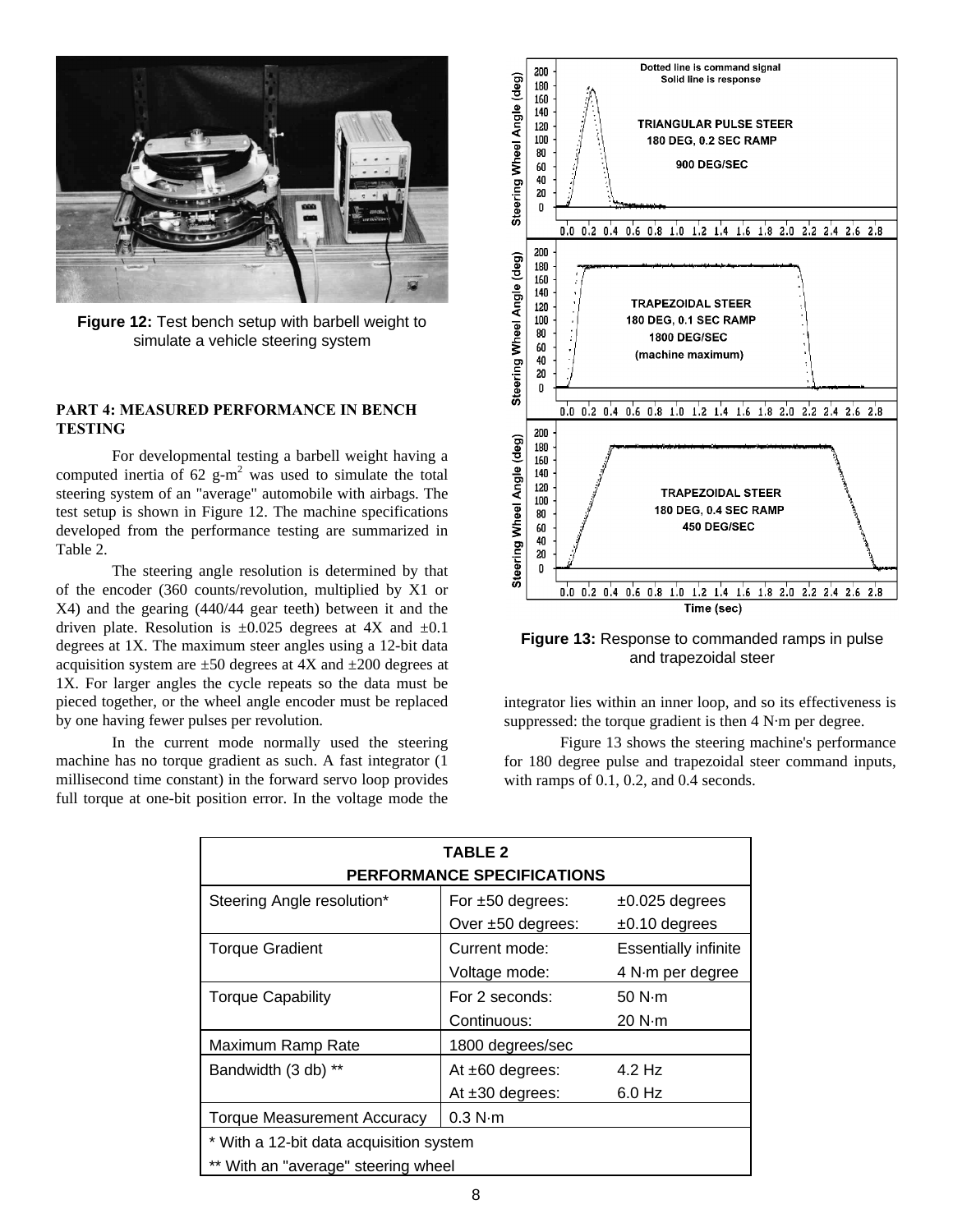

**Figure 14:** Amplitude response

Figure 14 shows the frequency capabilities for  $\pm 30$ and ±60 degrees steer, in degrees vs frequency. The bandwidths (-3 db, 0.707 amplitude ratio) are 6 Hz at  $\pm 30$ degrees and 4.2 Hz at  $\pm 60$  degrees: bandwidths at other amplitudes can be estimated from the plot.

**TORQUE MEASUREMENT - The various ISO** Protocols [1,2,6,7,8] recommend measurement of steering wheel torque over a range of  $\pm 30$  N·m with an accuracy of one percent, or  $\pm 0.3$  N·m. Accuracies less than those recommended must be noted in any test report. Stall-torque linearity, which is appropriate for fixed-steer testing, was measured with a hand-held torque wrench fabricated with an Interface Model MB25 load cell. With the servo at zero command signal in current mode, torque was applied by hand in both directions. Figure 15 shows the result as torque indicated by the motor current plotted against applied torque as indicated by the torque wrench, which was assumed to be perfectly linear. Also shown in Figure 15 is the deviation from a least-squares linear fit, with 10X scaling (torques in N·m, error in dN·m).

It was noticed too late that the torque applied only went up to 25 N·m in the clockwise direction. In a second test



**Figure 16:** Pendulum test for torque measurement



**Figure 15:** Calibration of stall torque measurement with electronic torque wrench

an attempt was made to achieve a smoother input by fixing the torque wrench handle while a small angle triangle command was input to the servo, in voltage mode. When the system was accidentally energized without first zeroing the motor encoder, the load cell was destroyed; and so the hand-held test could not be repeated.

The maximum deviation from the least-squares fit was found to be  $\pm 0.5$  N·m, which is in excess of the  $\pm 0.3$  N·m recommended by ISO. When used in ISO protocols, the failure to meet recommended accuracy must therefore be appropriately noted.

According to reference 4, "Analysis of preliminary trial results indicated that for on-center work an accuracy of  $\pm 0.1$  N·m was necessary and a range of  $\pm 10$  N·m was ample." To evaluate the machine's ability to measure while rotating, a weight was mounted on a moment arm attached to the barbell weight, and the machine was mounted vertically as shown in Figure 16. The resulting "pendulum" was driven in voltage mode thru  $\pm 190$  degrees in a 0.06 Hz triangular waveform, so that velocity was constant in each segment. The load torque was proportional to the maximum moment times the sine of the displacement angle. Maximum torque, at 90 degrees, was 10 N·m. Figure 17 is a plot of torque signal vs. sine of the angle for  $\pm 90$  degrees of motion: in A with friction not corrected; in B with friction corrected; and in C with friction corrected and frequency-domain filtered at 4 Hz. The friction level in Figure 17A - the difference between clockwise and counterclockwise motion - is  $\pm 1.33$  N·m. Figure 18 shows the deviation in N·m from a straight-line least-squares fit to the data of Figure 17c, plotted against torque in N·m. Figure 19 shows the friction-corrected and filtered data of Figure 17c re-plotted for the 5 N·m, 30 degrees steer range which is typical for on-center testing [3], along with deviation from a least-squares straight line at 10X scaling.

In the pendulum test the skate key carried a 10 kg load, consisting of the barbell weight plus the pendulum. The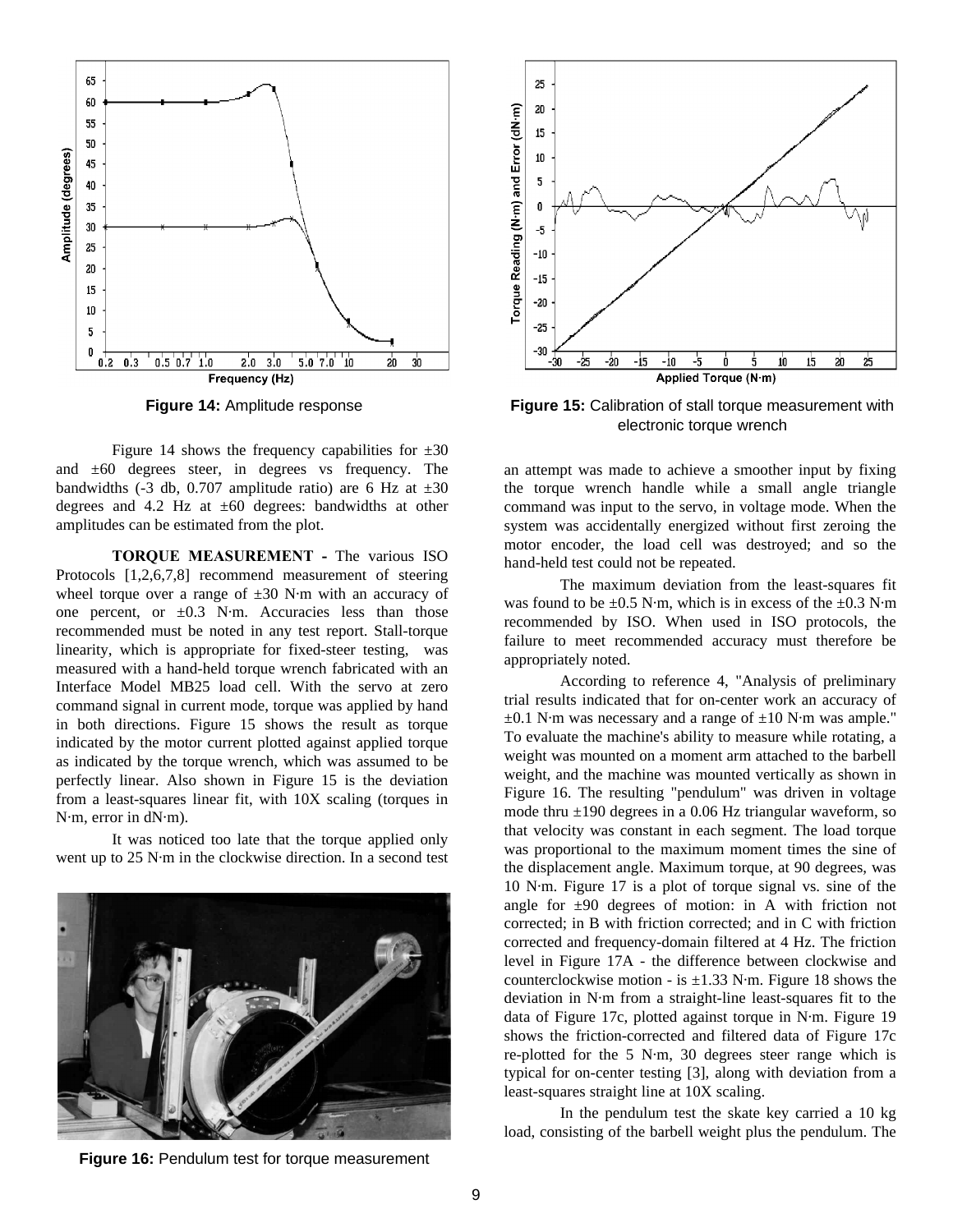

**Figure 17:** Torque measurement in pendulum test

effect of this load applied to the bearing on variable system friction is not known.

The data in Figures 18 and 19 show a deviation from linearity of  $\pm 0.3$  N·m over the  $\pm 10$  N·m range and  $\pm 0.2$  N·m over the range used in typical on-center testing; so the steering machine will not meet the  $\pm 0.1$  N·m performance proposed in Reference 4 for on-center testing without further development. The degree of usefulness in its prototype state of development can be judged from Figures 17c and 19.

**MECHANICAL IMPROVEMENTS FOR TORQUE MEASUREMENT - The friction level is a** combination of motor brushes, bearing seals, and geartooth friction (including that for the steer angle encoder). That due to brushes and seals is at least theoretically constant, and so can be subtracted out as in Figure 17. In Figure 17 the largest part of the friction comes from the bearing seals. Removing them reduced average friction to  $\pm 0.66$  N·m. This level can be maintained by using shielded rather than sealed bearings. Study of the remaining friction reveals several possible components.

Geartooth friction is dependent on machining inaccuracies, surface finish, and load. The data in Figures 17- 19 were obtained with a hobbed and hardened internal gear, and extruded pinions. An initial attempt to improve friction by lapping the gears in place failed because the soft pinions wore quickly while the hard internal gear was unaffected. In



**Figure 18:** Torque measurement error band



**Figure 19:** Torque measurement in typical on-center steer range

discussions with the gear manufacturer it has been decided that lapping-in hardened gears will help some, as will ground-surface gears, finer pitch, and reduced gear thickness.

A load-sensitive error component is logically there, and should show up in pendulum tests as hysteresis; but in pendulum testing up to 30 N·m we have seen no consistent hysteresis pattern. The principle contribution of load appears to be increased sensitivity to other sources of friction.

The steer angle encoder is driven by a gear on the outer diameter of the driven plate, through a leaf spring to eliminate backlash. In the prototype the loading provided by the leaf spring was several times greater than necessary. The total running friction of the bearing and steer angle encoder (with motor and drive gear removed) was measured with a sensitive hand-held torque wrench at about 0.1 N·m The variable portion of this total friction may be tolerably small.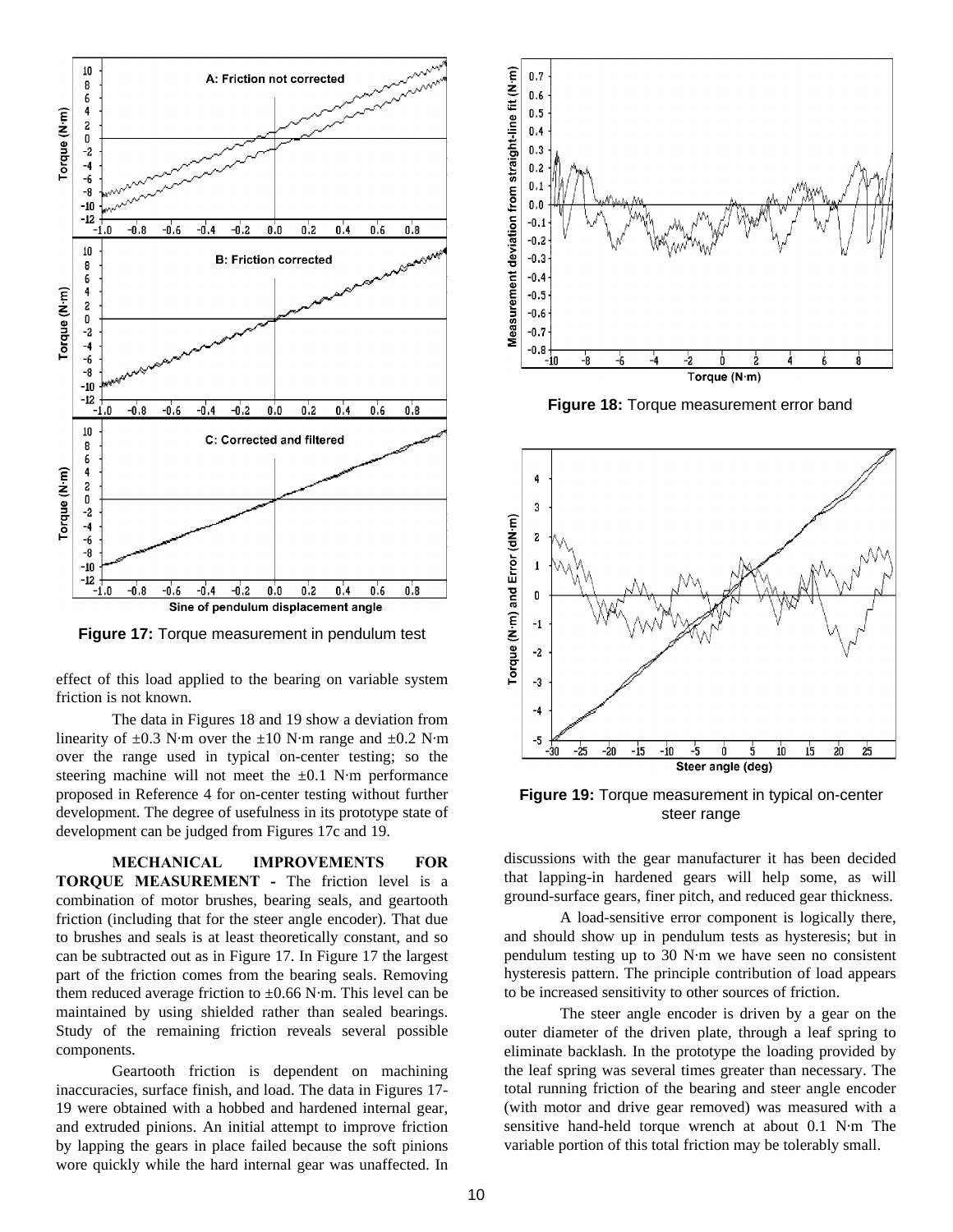From published data [11] the friction torque for the bearing used, under ideal conditions with 100N radial load at 10 rpm, is 0.16 N·m starting and 0.04 to 0.08 N·m running. The constant value of the running friction can be subtracted out, but that due to non-ideal conditions cannot. In discussions with the bearing manufacturer it was learned that the bearings are not round in the free state but conform to the "shaft" and "housing"; and some subtleties in installation may account for significant variable friction. These measures will be evaluated in a second prototype machine.

Whether these detail improvements can bring the machine's torque-measurement capability to within the recommended limits is at present an unanswered question.

## **PART 5: WEAVE WHEEL**

For on-center testing a dedicated "Weave Wheel" is under development. The design is similar, except that the motor drives the driven plate directly through a flat paddlewheel load cell., attached to the driven plate, so the friction of the motor and gearhead is bypassed. The load cell has six spokes with 12 gauges, arranged to form a 1000 ohm bridge with a gain-of-100 amplifier.

The Weave Wheel uses a smaller motor with a 148-1 gearhead. It uses the same "bottom end", including driven plate skate key, slip ring assembly, and bearing assembly; but a new motor plate and handwheel.

The program is a constant steer rate triangle with the amplitude controlled by the driver on a cycle-by-cycle basis, as previously described.

Testing shows 17 N·m at 10 volts and 10 amps, with a ramp rate of 120 degrees per second - down from 50 N·m at 60 volts and 50 amps with a ramp rate of 1800 degrees per second.

Specification of friction measurement awaits final servo design, but in open-loop testing the friction error appears satisfactory.

With the reduced requirements and the single program, the battery box, electronics box, and control module are eliminated, and the Weave Wheel is self-contained.

## **PART 6: COMPANION DEVICES: THROTTLE AND BRAKES**

The steer machine has eight programmable bits that can be used independently or together to form on/off, duty-cycle modulated, or digital signals. This makes it practical to integrate the steering machine with throttle and brakes to further automate testing in the interest of repeatability. The Electronics Box has two open module slots available for this purpose.

The throttle servo is a modified version of an electric cruise control actuator manufactured by VDO for BMW. The actuator contains a cable reel driven by a geared motor, with a release clutch and a feedback potentiometer. The throttle pull cable is inside a flexible sheath, which can be freely positioned for installation.

The actuator motor is driven by a pulsewidthmodulated servo preamplifier module occupying one electronics box slot and powered by system  $\pm 15$  volts. The preamp is optically coupled to a 3 amp H-Bridge power stage, located in an external module, run off vehicle 12 volts.

The module uses a speed signal from a fifth wheel, along with external SPEED COMMAND signal and HOLD, or RELEASE signals.

It can also use a throttle command signal from decoded multiple Flag bits, with position feedback from the potentiometer in the servo actuator.

The brake control consists of a ball-bearing lead screw driven directly by a 12 volt Servodisc motor. The output fastens to a LEBOW brake force load cell mounted on the brake pedal, and reaction is through a vertical pad held against the driver seat cushion. Rubber biscuits at each end provide compliance.

The brake control uses a general purpose servo preamp, optically coupled to a 30 amp H-bridge power stage run off vehicle 12 volts. With no signal, the preamp input is biased to give a small reverse voltage. An ON/OFF or duty-cycle modulated flag signal is applied thru an external thumbwheel potentiometer to the preamp input.

The average motor voltage to the actuator drive motor may also be controlled by applying a two-bit duty cycle modulated Flag signal (apply or release, never both together) directly to the H-Bridge.

The amplifier works open loop. The efficiency of the lead screw is over 90 percent, so that open-loop control appears to be satisfactory for most applications.

## **PART 7: USE IN STANDARD TEST PROTOCOLS**

**SAE J266 Constant Steer Angle Test [5] -** In this test steer angle is kept constant as vehicle is run at several stepwise increasing speeds, or at a speed which increases at a slow constant rate.

When the Steering machine is used, the program controls the steady-state speeds by controlling throttle opening.

The steer angle is set by driving around the minimum circle at idle speed to determine the steering wheel angle required. Then that steer angle is selected in the Command module.

The program can be run in two ways. In the incremental method, four bits of flag signal can be decoded into sixteen levels of throttle. The program increments throttle position command in steps, at eight second intervals.

Eight seconds allows the vehicle to reach steady state and stay there for a measuring interval, but at higher lateral accelerations tends to heat the tires. Therefore three program sequences are needed, with eight, five, and four steps each, with space between each for tire cooling.

The continuous acceleration method is faster in order to limit tire heating. Eight flag signals are decoded to provide a uniform 64 second, 256 step throttle ramp signal.

In either case, the throttle is closed at the end of each program segment by the program, or it can be closed at any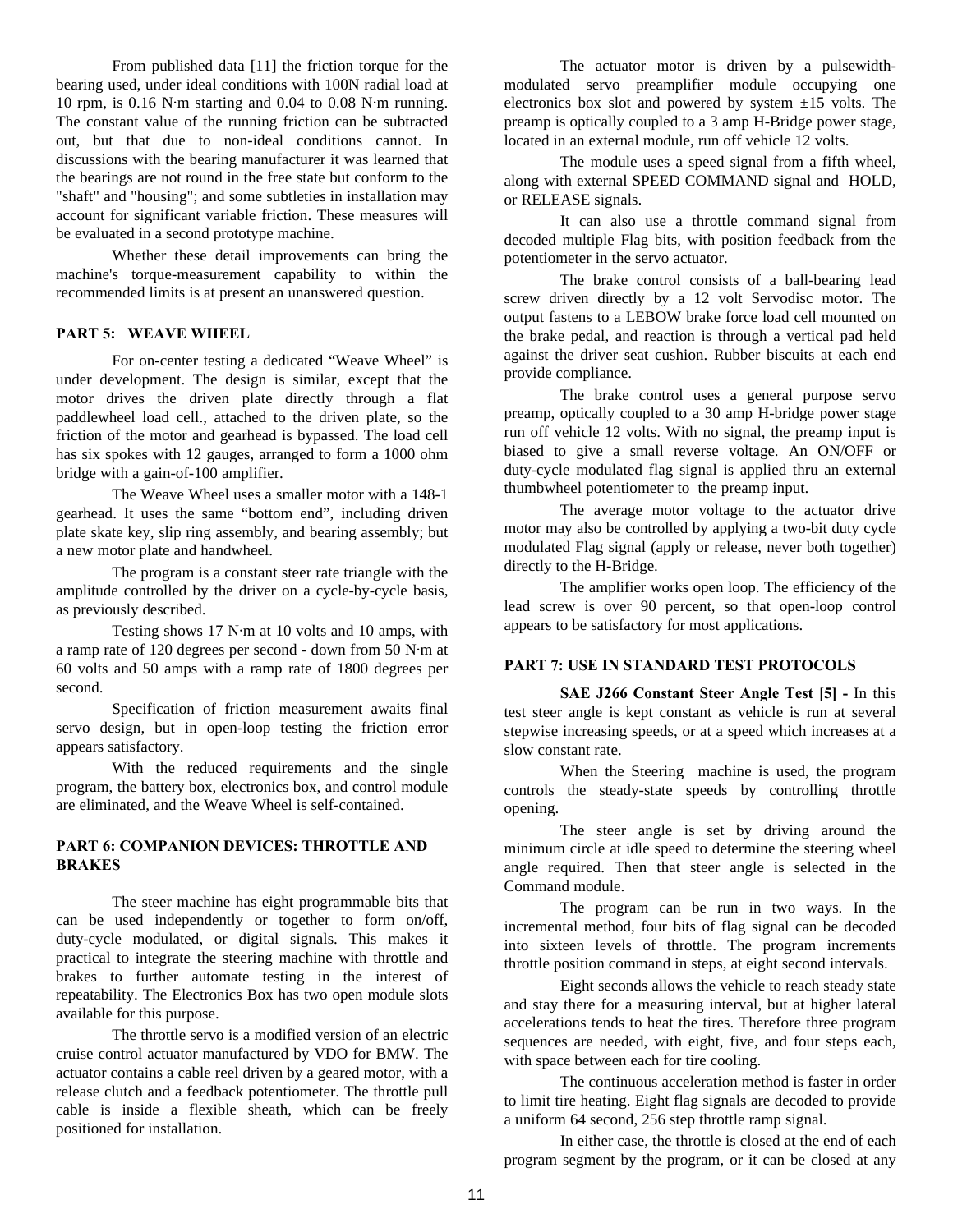time by tapping the brake pedal. In either case the steer is held in while the vehicle coasts to a stop.

**SAE J266 Constant Speed, Variable Steer Angle Test [5]** - At the test speed the steering wheel is turned to selected fixed values and held until steady state data is obtained. The steer program provides full-scale trapezoidal inputs at 0.1 or 0.2 second ramp rate. Steer angle and direction are selected by digital thumbwheel switches in the Command Module. The steering machine replaces an adjustable steering stop.

**ISO 7401 Step Input Test [2]-** At the test speed, from an initial straight and steady condition, the steering wheel is turned against a stop at a steer rate between 200 and 500 degrees/second and held there, with throttle held constant, while transient response data is obtained. The steer machine provides full-scale trapezoidal inputs with precisely repeatable inputs; and also provides a "lock throttle" signal to a throttle servo.

**ISO 7401 Single Cycle Sinusoid Test [1,2] -** At the test speed, from an initial straight and steady condition, a single cycle of sinusoidal steer is input, with "less than five percent amplitude error". Runs are made at 0.5 Hz and 1.0 Hz, at selected amplitudes up to the vehicle stability limit. A steering machine is required for this test.

**ISO 7401 Pulse Steer Test [1] -** At the test speed, from an initial straight and steady condition, a triangular waveform steering wheel input is applied, with a pulsewidth of 0.3 to 0.4 seconds, followed by a 3 to 5 second neutral steering wheel position. The amplitude is that required to produce a 4 m/s<sup>2</sup> lateral acceleration. The steering machine can provide this steering input in precisely repeatable fashion, with amplitude and direction selected by Control Module switches. If desired, ramp rates can be reduced to 0.1-0.2 seconds, to provide better high-frequency harmonic content.

**ISO 7401 Continuous Sinusoid Input Test [1]** - At the test speed at least three periods of sinusoidal steering wheel input are applied with predetermined amplitude and frequency. The steering frequency is increased in steps up to 4 Hz. Amplitude ratios and phase lags of various motion variables with respect to steer inputs are obtained from time domain analysis (omitting the first cycle as a transient response). The analysis does not require the vehicle response to be restricted to the linear range. The steering machine is easily programmed to perform this test efficiently. Twenty data points can be obtained from three thirty-second runs.

**ISO 7401 Random Input Test [1,6]** - At the test speed continuous random steering inputs are made, with amplitude levels sufficient to produce lateral accelerations of approximately 2  $m/s^2$ . Fourier analysis is used to compute amplitude ratios and phase lags: therefore lateral accelerations must not exceed the linear range of vehicle response. Usually 12 minutes of data is required, either continuous or pieced together or averaged 30 second runs, to assure sufficient coherence.

The steering machine can be programmed to produce pseudo-random inputs, with sequences designed to achieve sufficient coherence with maximum efficiency.

**ISO 7975 Braking in a Turn Test [7] - The vehicle** is driven in a circular path at the test speed, with steering wheel and throttle position fixed. After several seconds of steady state turning the throttle is closed and braking applied. The brake pedal force is held constant at a preselected level with the steering wheel fixed until the test is finished. The test is run at successively higher speeds and brake force levels. A number of transient motion variables are recorded.

In this test the steering machine is used in conjunction with brake and throttle servos. When the desired test speed and radius are established the program is engaged. The steering wheel is fixed (grounded, with zero servo command), and one program flag output fixes the throttle by cutting off throttle servomotor current while keeping the release clutch engaged. After three seconds a second program flag output turns on the brake force servo and releases the throttle servo clutch. Brake pedal force and steer angle remain fixed until the run is finished or the ENERGIZE or PROGRAM switch is released.

**ISO 9816 Drop-Throttle Test [8] - The vehicle is** driven in a circular path at the test speed, with steering wheel and throttle position fixed. After several seconds of steady state turning the throttle is released, while the steering wheel remains fixed until the end of the run. The steering machine is used in conjunction with the throttle servo. When the desired test speed and radius are established, the program is engaged. The steering wheel is grounded, and the throttle is fixed by a program flag output. After three seconds a second program flag releases the throttle servo clutch, which immediately closes the throttle. The steering wheel remains grounded until the run is over or the ENERGIZE or PROGRAM switch is released.

**On-Center Weave Test [3,4] -** At the 100 km/h test speed a sinusoidal steer input is applied, with amplitude sufficient to produce 0.2 g lateral acceleration peaks and frequency 0.2 Hz. Steering angle, steering torque, vehicle speed, and yaw velocity are measured and analyzed. A constant low frequency sinusoid is very difficult to generate by hand, but it is very simple with a steering machine. A precise, linear ramp triangular wave, which the machine can generate but a human cannot, should produce more accurate results and will permit lane-keeping corrections by the driver. The steering machine's torque-measuring capability at very low torque levels may not be adequate for this test, unless nonlinearities are measured and removed in data processing.

**"Heitzman-Pocobello" Deliberate Tip-up -** While the vehicle is driven in a straight line at 45-50 mph the throttle is released and the vehicle begins to coast down. When the speed reaches 40 mph a manual left-right steer input is initiated. The approximate steer sequence is 140 degrees left steer, with a short pause followed by 180 degrees right steer. Actual levels and timing to cause tip-up by roll/lateral acceleration synergism are established manually by "feel". In some cases the response times of lateral